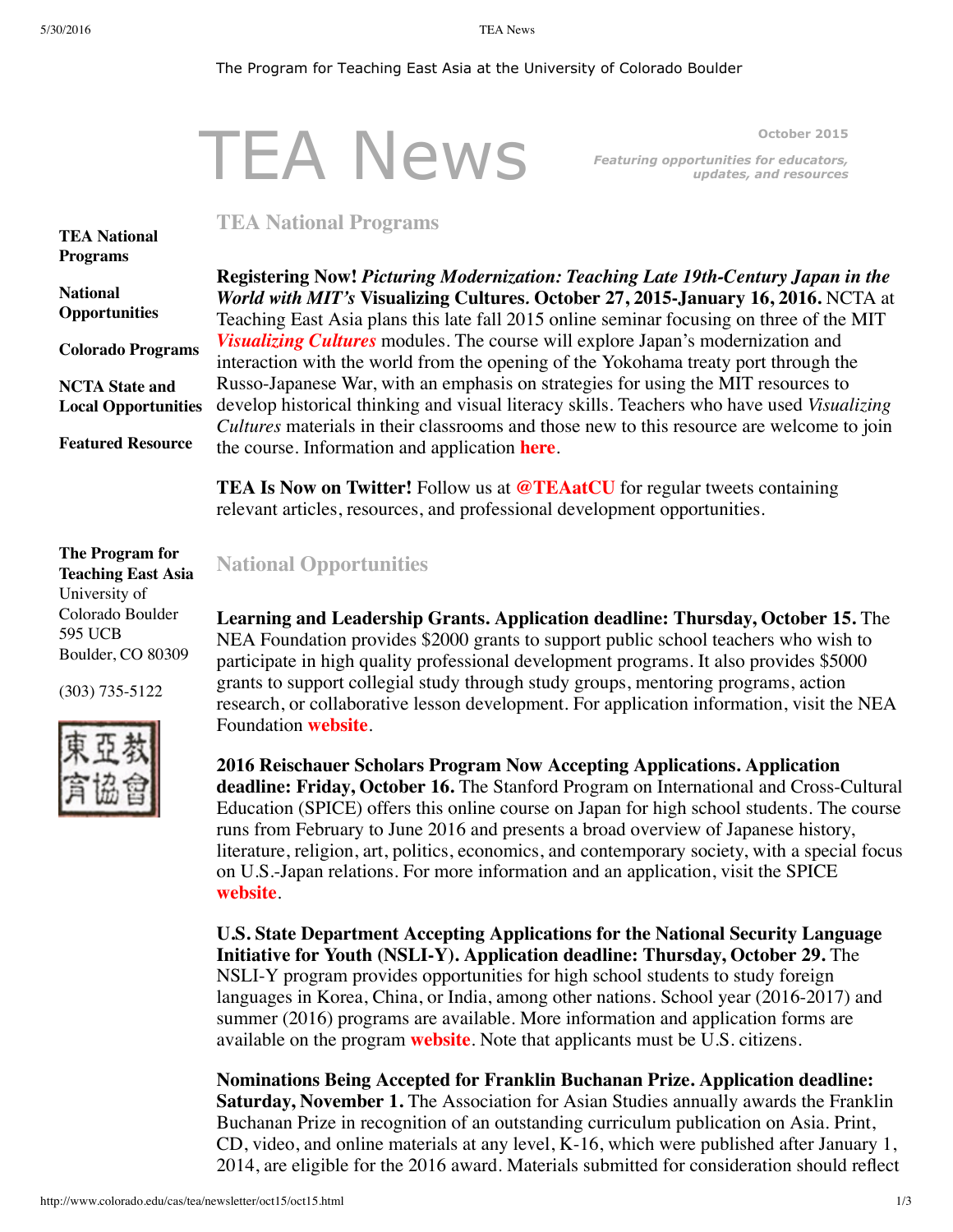current scholarship, employ innovative teaching strategies, and have a significant effect on the intended audience. For more information and an application, contact **[Brenda](mailto:jordanb@pitt.edu) Jordan**.

**Asia at the National Council for the Social Studies (NCSS) Annual Conference. November 13-15, 2015, New Orleans.** Plan now to attend a memorable NCSS annual conference. In addition to a special strand on the 70th anniversary of Hiroshima and Nagasaki, the NCSS conference will feature a number of sessions on topics in Asian studies. For a full listing of Asia-related sessions at NCSS, visit the FCCEAS **[website](https://www.fivecolleges.edu/fcceas/asia-at-ncss)**. Highlights of the special strand on Hiroshima and Nagasaki were detailed in the September TEA **[enews](http://www.colorado.edu/cas/tea/newsletter/sep15/sep15.html)**. While you are at the conference, be sure to stop by the NCTA booth (1017).

**Enrichment Grants for Teachers Who Encourage Study Abroad. Application deadline: Tuesday, December 1, 2015.** Through its Generation Study Abroad program, the Institute of International Education (IIE) is encouraging educators to take action to motivate more U.S. students to study abroad. To that end, the program is offering \$1000 grants to secondary teachers who are advocates for study abroad. For more information, visit the Generation Study Abroad **[website](http://www.iie.org/Programs/Generation-Study-Abroad)**.

**Elgin Heinz Outstanding Teacher Award. Application deadline: Tuesday, February**

**2, 2016.** The United States-Japan Foundation established the Elgin Heinz Award to honor precollegiate teachers whose work advances mutual understanding between the United States and Japan. Two awards are given, one in the humanities, the other in Japanese language. For more information, visit the **[award](http://us-jf.org/programs/elgin-heinz-teacher-awards/) page** on the Foundation's website.

#### *Previously Announced National Opportunities*

**FCCEAS Webinar:** *Stories of Global Trade: Asia and the Americas.* **Wednesday, October 14, 7-8 pm EDT.** Willamarie Moore from the Museum of Fine Arts, Boston, will present this webinar focusing on objects from a Museum **[exhibit](http://www.mfa.org/exhibitions/made-in-the-americas)** that examines Asian influence on the arts in colonial America. Sponsored by the Five College Center for East Asian Studies, the webinar is suitable for teachers of art, U.S. history, and world history. Reserve your seat **[here](https://attendee.gotowebinar.com/register/1341029621198506242)**.

**Applications Available for 2016-2017 Fulbright Distinguished Awards in Teaching. Application deadline: Wednesday, November 4.** Sponsored by the U.S. Department of State and administered by the Institute of International Education, this program allows teachers to go abroad for three to six months to take classes at an international university, observe classes, offer seminars in local schools, and complete a project of their own design. Areas in Asia to which U.S. teachers may travel include India, Singapore, South Korea, Taiwan, and Vietnam. More information is available from **[IIE](http://www.iie.org/en/Programs/Fulbright-Awards-In-Teaching)**.

## <span id="page-1-0"></span>**Colorado Programs**

*Songs of East Asia.* **Friday, October 23, 1:00-3:00 pm.** This free lecture-recital features Dr. Jung Woo Kim (baritone) and Dr. Mutsumi Moteki (piano). The event, sponsored by the College of Music and Center for Asian Studies at CU-Boulder, will be held in the Chamber Hall (C199) in the College of Music on the CU-Boulder campus.

**Middle East Outreach Council Educators' Workshop:** *Dimensions of Diversity in the Middle East***. Saturday, November 21, 2015, 8:30 am-3:30 pm.** This workshop to be held in conjunction with the Middle East Studies Association (MESA) annual meeting will feature scholarly presentations on religion, diversity, and minorities in the Middle